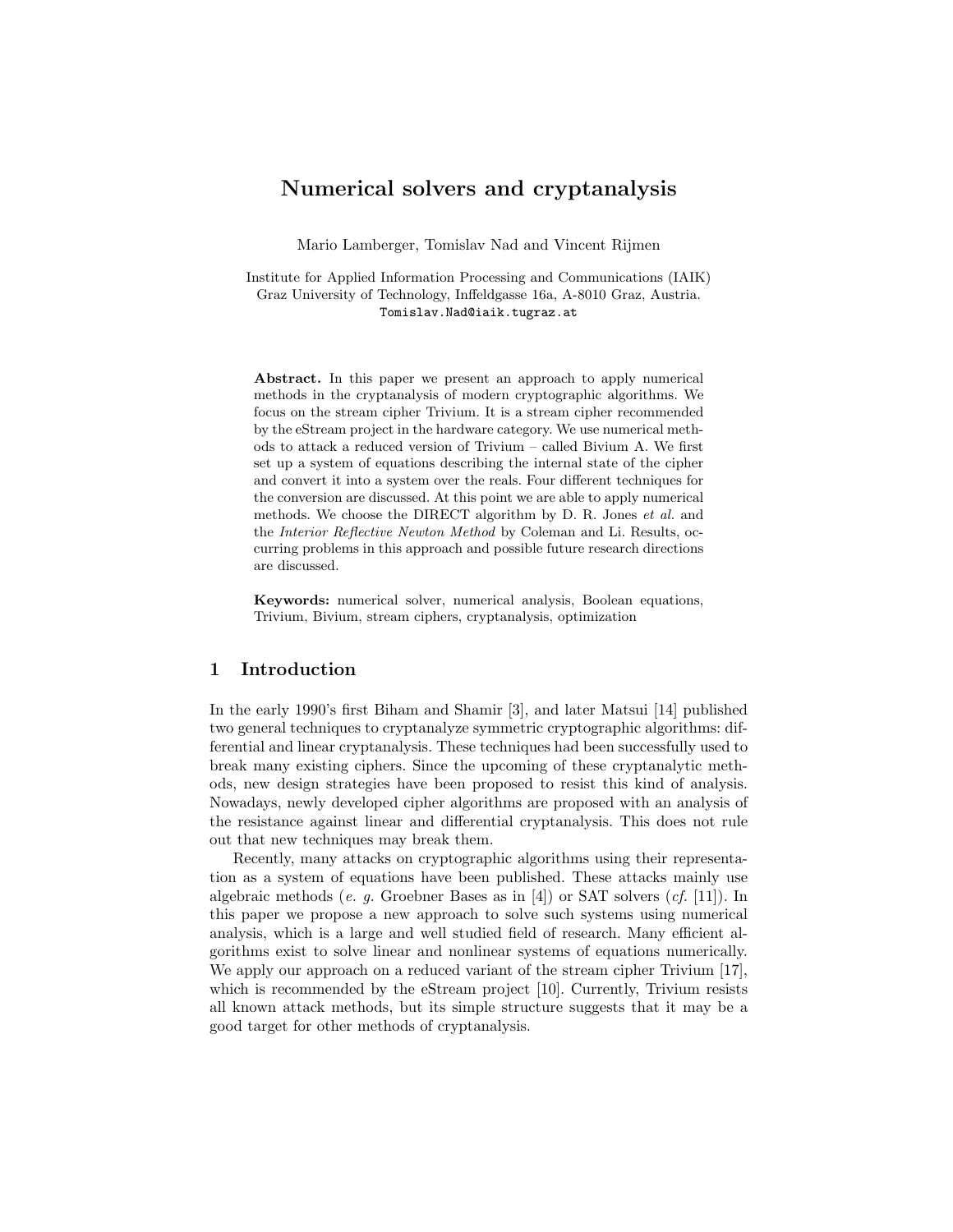In Figure 1 our approach is outlined. From the system of equations over  $GF(2)$  we use conversion methods to create an equivalent system over the reals. At this point one can apply numerical methods. The computed solution can be converted back to  $GF(2)$  (with restrictions) which results in a solution for the original system.



Fig. 1. Basic approach of Numerical Cryptanalysis

*Notation*: In this paper we define equations over  $GF(2)$  and equations over the reals. To emphasize the difference, all variables and constants in equations over  $GF(2)$  are capitalized and bold, e. g.  $T+S$ . Variables in equations over the reals are in lower case, e. g.  $s + t - 2 \cdot s \cdot t$ .

In Section 2 we give an overview of Trivium and its reduced variant Bivium A. Section 3 describes possibilities to convert a system to the real domain. A brief description of the chosen numerical solvers and important properties are given in Section 4. Finally, we present our experimental results for Bivium A in Section 5.

## 2 Trivium

A stream cipher is a symmetric key cipher, where the plaintext bits are combined with a pseudorandom bit stream (keystream). The keystream-bits are derived from a key and an initial value. Stream ciphers are in general fast and have limited or no error propagation, which makes them very useful for situations where transmission errors are highly probable or the plaintext is of unknowable length.

We are looking at Trivium, which was designed by Christophe De Cannière in 2005 [17,6]. Trivium is a synchronous stream cipher and generates up to  $2^{64}$ bits of keystream from an 80-bit secret key (K) and an 80-bit initial value (IV). It consists of two phases: First the internal state of the cipher is initialized using the key and the IV, then the state is repeatedly updated and used to generate keystream-bits.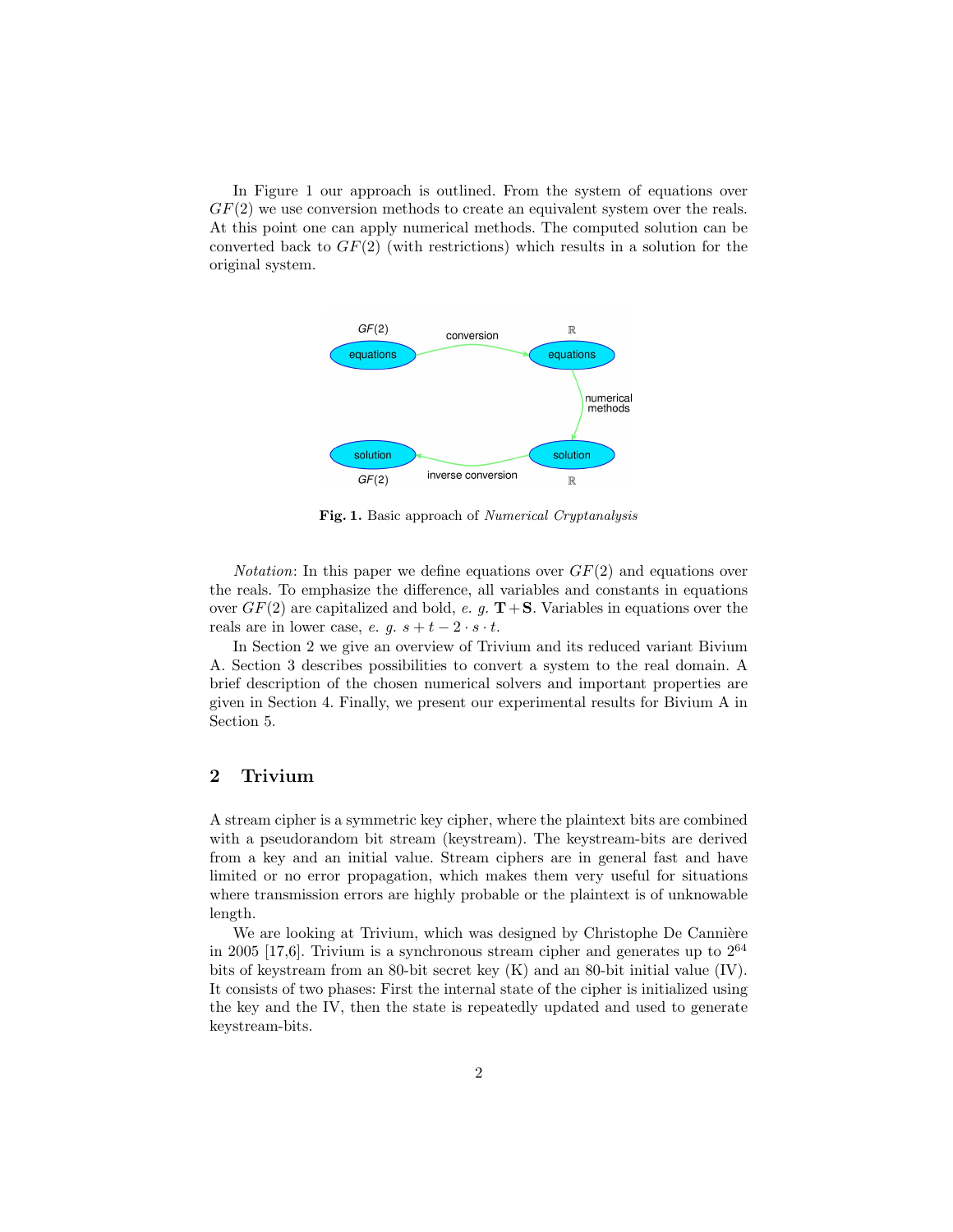### 2.1 Initialization

The internal state is represented by a 288-bit register. In the initialization step an 80-bit key and an 80-bit initial vector are loaded into the register (see Equation 1). Then, the state is rotated over four full cycles (without generating any keystream), where one cycle is the execution of the algorithm 288 times.

$$
(S_1, S_2, \cdots, S_{93}) \leftarrow (K_1, K_2, \cdots, K_{80}, 0, \cdots, 0)
$$
  

$$
(S_{94}, S_{95}, \cdots, S_{177}) \leftarrow (IV_1, IV_2, \cdots, IV_{80}, 0, \cdots, 0)
$$
  

$$
(S_{178}, S_{95}, \cdots, S_{288}) \leftarrow (0, \cdots, 0, 1, 1, 1)
$$
 (1)

## 2.2 Keystream generation

The following loop is a full description of the keystream generation:

For i=1 to N do  
\n
$$
T_1 \leftarrow S_{66} + S_{93}
$$
\n
$$
T_2 \leftarrow S_{162} + S_{177}
$$
\n
$$
T_3 \leftarrow S_{243} + S_{288}
$$
\n
$$
Z_i \leftarrow T_1 + T_2 + T_3
$$
\n
$$
T_1 \leftarrow T_1 + S_{91} \cdot S_{92} + S_{171}
$$
\n
$$
T_2 \leftarrow T_2 + S_{175} \cdot S_{176} + S_{264}
$$
\n
$$
T_3 \leftarrow T_3 + S_{286} \cdot S_{287} + S_{69}
$$
\n
$$
(S_1, S_2, \dots, S_{93}) \leftarrow (T_3, S_1, S_2, \dots, S_{92})
$$
\n
$$
(S_{94}, S_{95}, \dots, S_{177}) \leftarrow (T_1, S_{94}, S_{95}, \dots, S_{176})
$$
\n
$$
(S_{178}, S_{95}, \dots, S_{288}) \leftarrow (T_2, S_{178}, S_{95}, \dots, S_{287})
$$
\nend for

The algorithm computes one keystream-bit  $\mathbf{Z}_i$  in each step up-to N bits.

### 2.3 Reduced variant

In order to demonstrate our approach we chose a reduced variant called Bivium A, which was introduced by Raddum in 2006 [16]. Bivium A is constructed by removing the third register of Trivium and adapting the equations. The internal state has a length of 177 bits. In the initialization phase the third step of (1) is omitted and the keystream generation algorithm is changed to: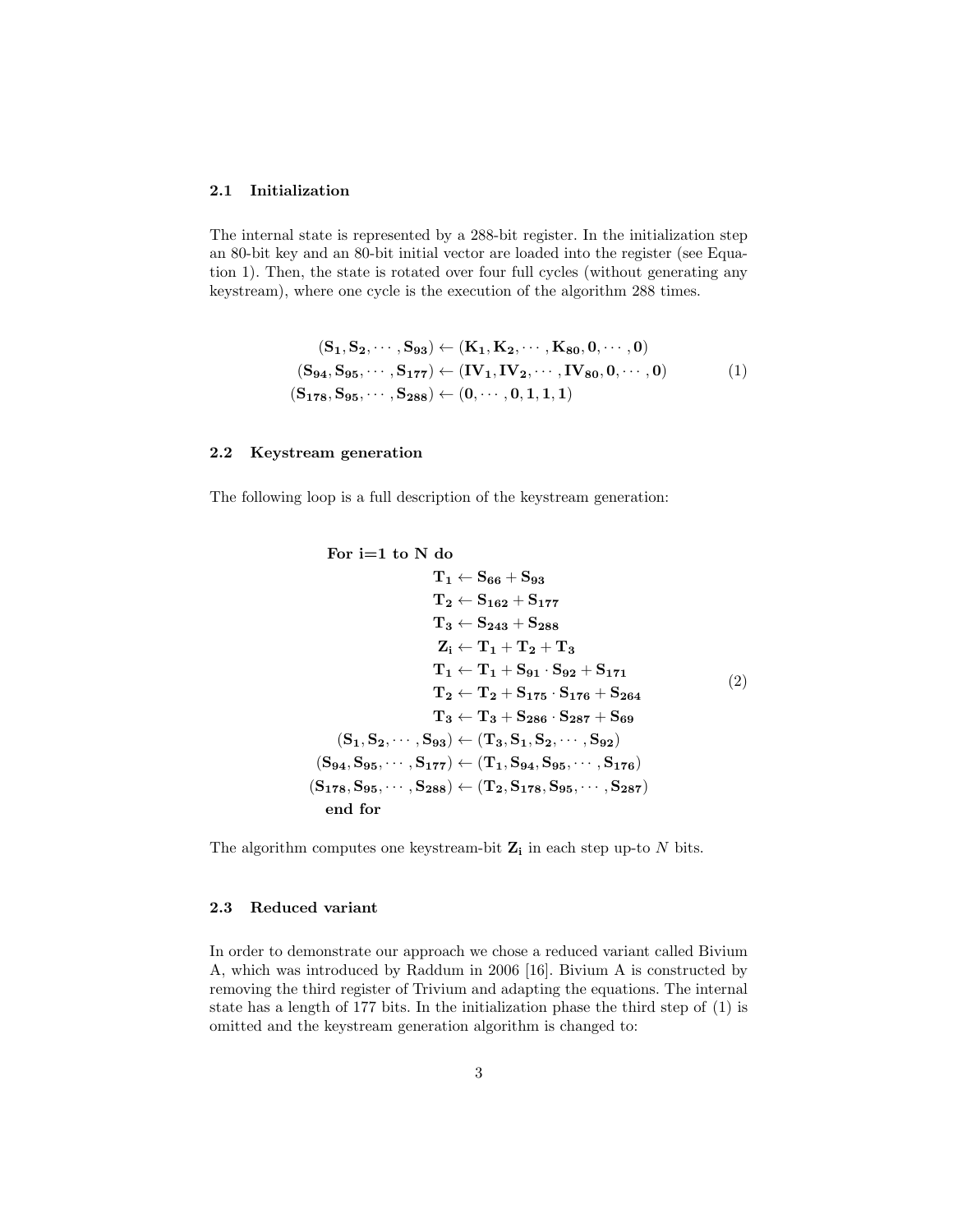For 
$$
i=1
$$
 to N do

$$
T_1 \leftarrow S_{66} + S_{93}
$$
  
\n
$$
T_2 \leftarrow S_{162} + S_{177}
$$
  
\n
$$
Z_i \leftarrow T_2
$$
  
\n
$$
T_1 \leftarrow T_1 + S_{91} \cdot S_{92} + S_{171}
$$
  
\n
$$
T_2 \leftarrow T_2 + S_{175} \cdot S_{176} + S_{69}
$$
  
\n
$$
(S_1, S_2, \dots, S_{93}) \leftarrow (T_2, S_1, S_2, \dots, S_{92})
$$
  
\n
$$
(S_{94}, S_{95}, \dots, S_{177}) \leftarrow (T_1, S_{94}, S_{95}, \dots, S_{176})
$$
  
\nend for

Another reduced variant is called Bivium B, which is the same as Bivium A except the keystream-bit computation, which is changed to  $\mathbf{Z_i} \leftarrow \mathbf{T_1} + \mathbf{T_2}.$ 

#### 2.4 Earlier work on Trivium

In a known-plaintext scenario, where the plaintext and corresponding ciphertext is known to the adversary, one can compute the keystream. Using this information the adversary tries to recover the initial key. If the initial key is successfully recovered, one can reproduce any sequence of keystream-bits. This should be difficult for a strong cipher.

Several papers have been proposed about cryptanalytic results on Trivium. Khazaei and Hassanzadeh [13] showed that Trivium is strong against the linear sequential circuit approximation attack in spite of the extra simplicity of its output function and next-state function. Turan and Kara [19] define the initialization step of Trivium as an 8-round function and try to attack the initialization with a smaller number of rounds. Maximov and Biryukov [15] developed two attacks on Trivium with decreased complexity compared to the work of Raddum [16]. Raddum developed a new technique to solve systems of equations and applied these to the equation system representing Trivium and the reduced variants. He successfully broke Bivium A and B, but with high complexity for the second variant. The full version of Trivium resists his attack. McDonald et al. attacked Bivium with MiniSat in [5], by transforming the equations into a satisfiability problem. They estimate the complexity for the attack on Bivium B to be about  $2^{52}$  operations. This algebraic attack recovers the private key after observing only 1770 bits of keystream. Bivium A is completely broken requiring only 177 bits of the keystream. Eibach et al. [11] attacked also Bivium B with SAT solvers. Fischer *et al.* [1] can successfully recover the initial key by using statistical distinguishers with complexity about 2<sup>55</sup> if the number of iterations in the initialization step is reduced down to 672. Dinur and Shamir [9] proposed a new method in cryptanalysis, called the cube attack. Using this technique, they can successfully recover the initial key with complexity about  $2^{45}$  if the iterations in the initialization step are reduced down to 767.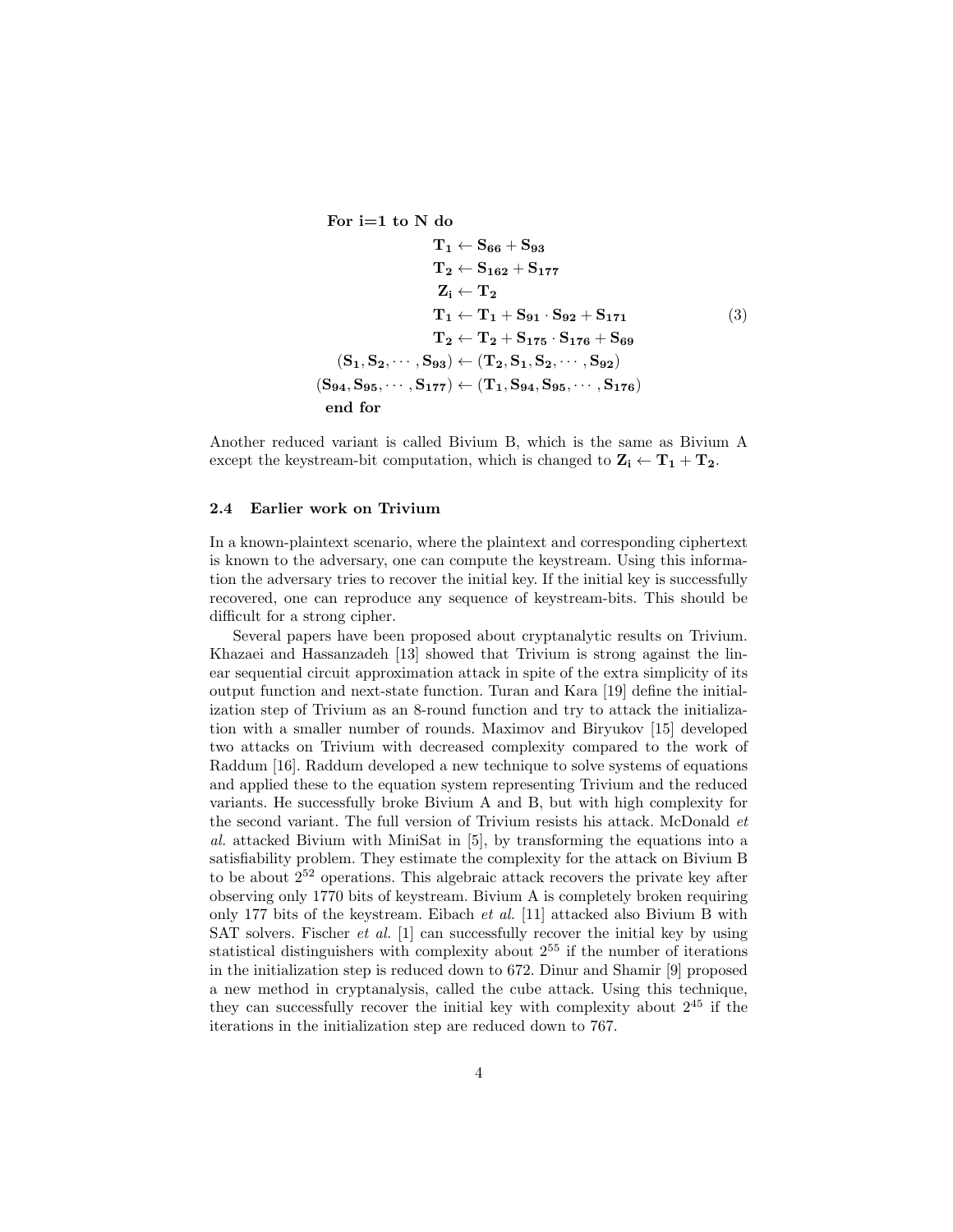### 2.5 System of equations representing Bivium A

For our approach we need a representation of the cipher as a system of equations and use a known-plaintext attack to compute the keystream-bits. In the same way as in [16] the system can be derived from the keystream generation algorithm (3). We denote the register bits  $S_1, \dots, S_{177}$  as the variables of the system. In each step we get three equations. One for the keystream-bit (4) and two for the register feedback (5).

$$
\mathbf{S}_{162} + \mathbf{S}_{177} = \mathbf{Z_i} \tag{4}
$$

To keep the system sparse and to avoid long equations, new variables are introduced instead of replacing the internal state with equations.

$$
S_{162} + S_{177} + S_{175} \cdot S_{176} + S_{69} = S_{178}
$$
  

$$
S_{66} + S_{93} + S_{91} \cdot S_{92} + S_{171} = S_{179}
$$
  
(5)

To get a fully determined system, we need to clock Bivium A 177 times, which is equivalent to producing 177 keystream-bits. The last 132 equations can be dropped since the introduced variables are not used in any keystream-bit equation [16]. Additionally, 72 more equations and variables can be dropped since only  $T_2$  is used for the keystream-bit computation. In total we get 327 equations in 327 variables over  $GF(2)$ . The variables represent the internal state bits. To get a fully determined system we need to know the keystream-bits  $Z_i$ . Finding a solution of the system is equivalent to reconstruct the internal state. Once the state is known one can clock the cipher backwards to reconstruct the secret key. Note, that it is possible to find more than one solution by solving the system, which does not lead to the correct key. However, in the attack we assume that for a strong cipher the amount of solutions is rather limited. To overcome this problem, one can generate more keystream-bits to get an overdetermined system of equations. Nevertheless, in this article we focus on solving such systems and therefore we do not pay more attention on the existence of more solutions in the Boolean domain.

### 3 Conversion methods

In our approach we try to solve a system over  $GF(2)$  by using numerical methods. Since they operate on the real domain we convert the system into a system over the reals using different conversion techniques. Let  $S_G$  be the system over  $GF(2)$  and  $S_R$  the system over the reals. A conversion method should at least guarantee that a solution for  $S_G$  results in a solution for  $S_R$ , after it is converted to the reals. Such a conversion can be done in several ways. We show four different possibilities, which should emphasize how much influence one has on the structure of the system over the reals, at this point. As a start one can represent a polynomial over  $GF(2)$  as a polynomial over the reals. In [2] an overview of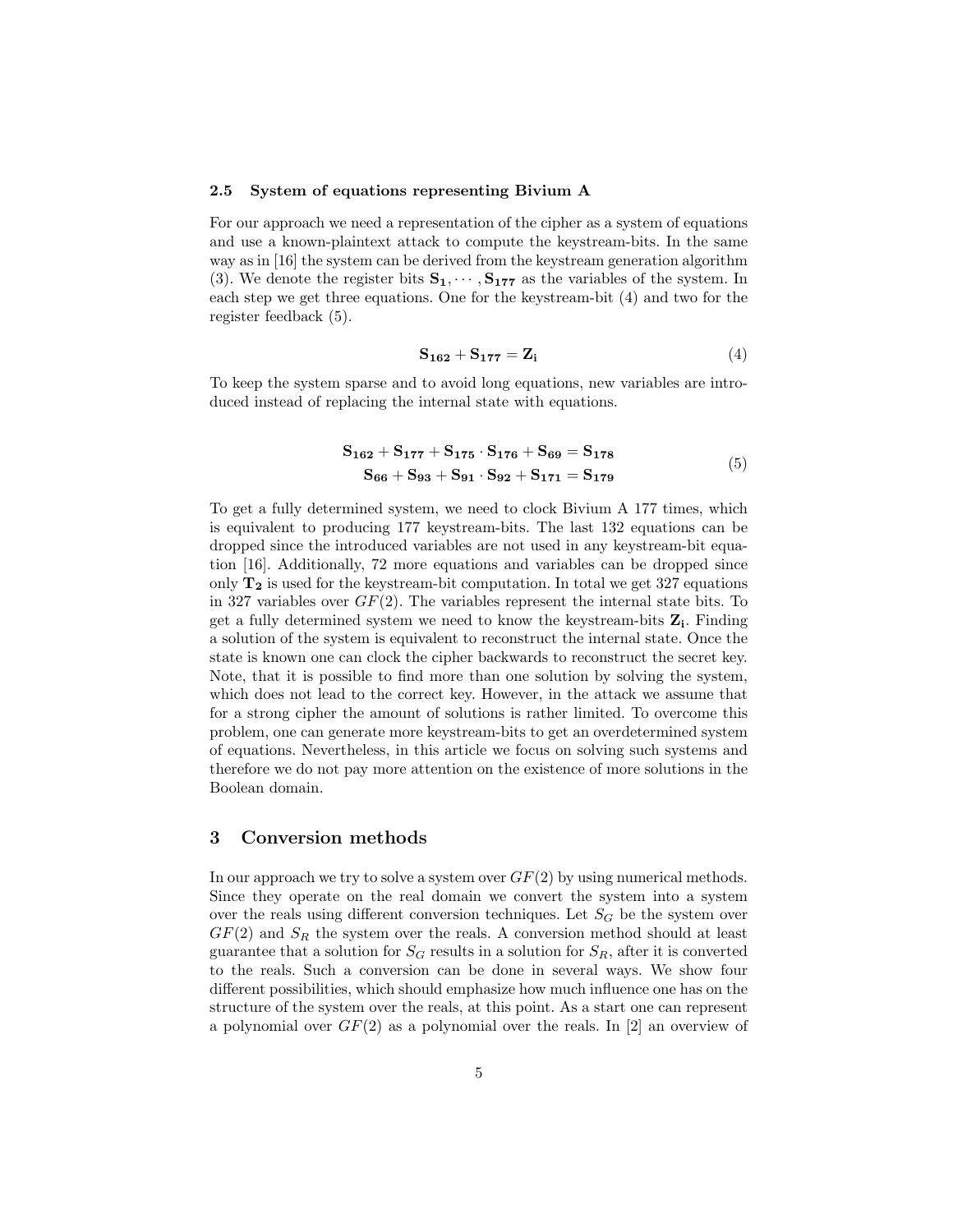possible representations is listed. Basically, the representation as a polynomial over the reals depends on the mapping of

$$
t: GF(2) = {\mathbf{0}, \mathbf{1}} \rightarrow {\mathbf{a}, \mathbf{b}} \subset \mathbb{R}.
$$

For the more "natural" choices of  $a$  and  $b$ , the following conversion rules for addition and multiplication can be derived:

– Standard representation

$$
t: GF(2) = \{0, 1\} \rightarrow \{0, 1\} \subset \mathbb{R}.
$$

$$
\mathbf{X}_1 \cdot \mathbf{X}_2 \Longrightarrow x_1 \cdot x_2
$$

$$
\mathbf{X}_1 + \mathbf{X}_2 \Longrightarrow x_1 + x_2 - 2 \cdot x_1 \cdot x_2
$$

– Fourier representation

$$
t: GF(2) = \{0, 1\} \rightarrow \{1, -1\} \subset \mathbb{R}.
$$

$$
\mathbf{X_1} \cdot \mathbf{X_2} \Longrightarrow \frac{1}{2}(1 + x_1 + x_2 - x_1 \cdot x_2)
$$

$$
\mathbf{X_1} + \mathbf{X_2} \Longrightarrow x_1 \cdot x_2
$$

We want to note that since  $GF(2)$  and the Boolean domain are equivalent, each Boolean operator and equation can be represented in a similar way.

In [2] also the dual and sign representations are mentioned. The sign representation is mostly the same as the Fourier representation. The dual representation results in a large increase of monomials in the polynomial over the reals, which is not very useful in our case.

Using the Fourier or standard representations the nonlinear equations of Bivium A result in degree 6 equations and the linear equations in degree 2 equations over the reals. The number of monomials is different and depends on the number of additions over  $GF(2)$ . One benefit of these conversions is the multilinearity of the resulting polynomials, i. e. the highest degree in one variable which can occur is 1. The Fourier representation has an additional benefit since variables can cancel out during the conversion, because  $x^2 = 1$  holds. This effect can happen if one variable occurs in different monomials in the same equation.

In general we can say that if there are more additions than multiplications in the polynomial over  $GF(2)$  then the Fourier conversion is the better choice. If the multiplication dominates, the standard conversion results in simpler equations. But the main problem of these conversion methods is the high increase of the degree and that linear equations over  $GF(2)$  are nonlinear over the reals. Systems over the reals with high degrees make the problem harder for numerical methods. Additionally, we loose the benefit that part of the system is linear. Thus, different conversion methods are needed.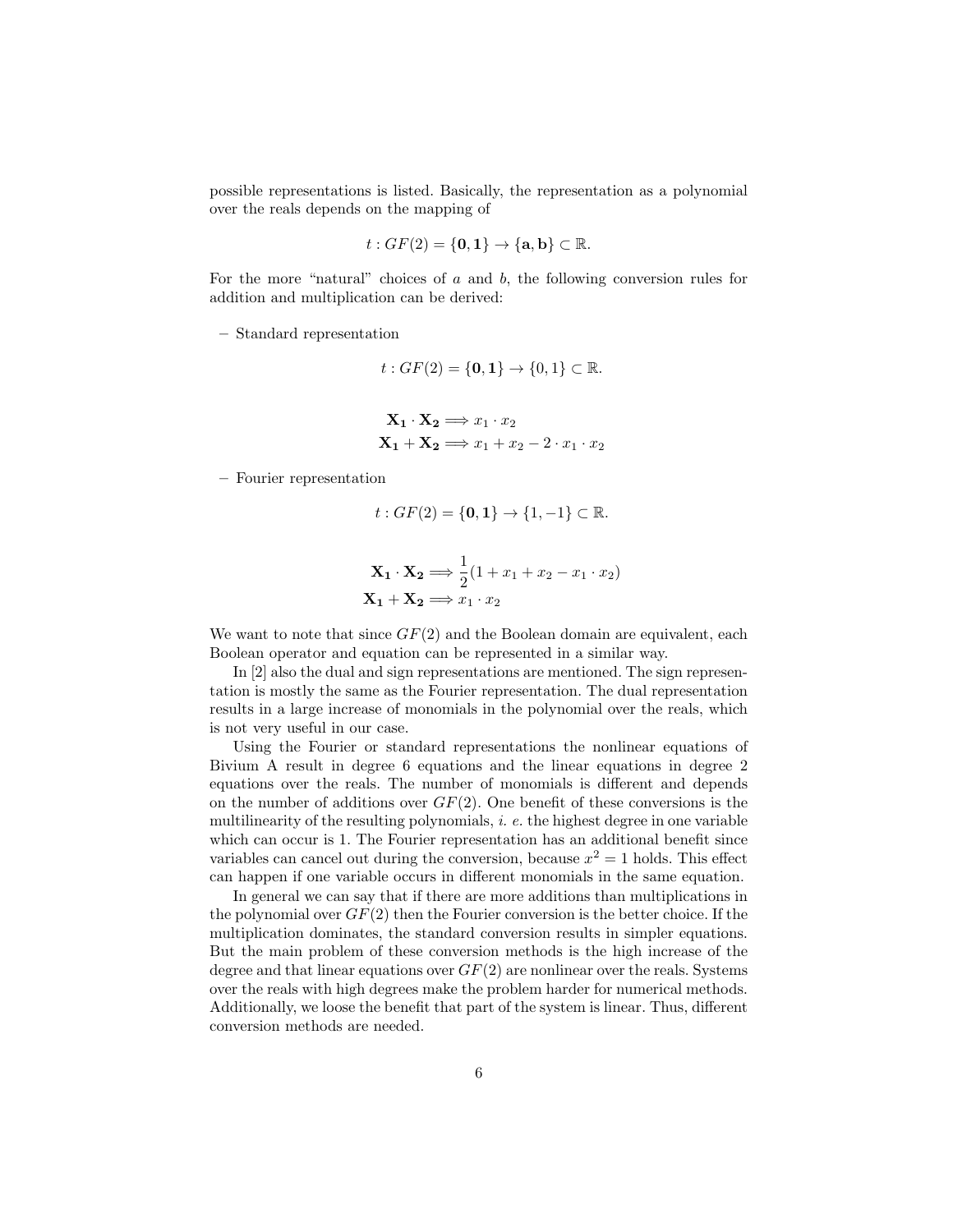#### 3.1 Adapted Standard Conversion

One can see that the system over  $GF(2)$  for Bivium A consists of sparse equations with low degrees. The main idea behind the conversion method described in this section is to keep the structure of the equation when converting them to the real domain. This should result in short equations over the reals with low degrees. Our first approach to fulfill these requirements is called Adapted Standard Conversion (ASC) which maps  $\{0, 1\}$  to  $\{0, 1\}$  but converts the equation as a whole, instead of each operation like in the representations mentioned above. As a start we divide the equations of Bivium A into two types. Type I covers the linear equations, like

$$
S_{162} + S_{177} = Z_1.
$$

The nonlinear equations of the system, like

$$
S_{162} + S_{177} + S_{175} \cdot S_{176} + S_{69} + S_{178} = 0,
$$

are covered by type II.

Conversion of type I As an example we convert the equations resulting from the first iteration of the keystream algorithm:

$$
\mathbf{S}_{66} + \mathbf{S}_{93} = \mathbf{Z}_1 = \begin{cases} s_{66} - s_{93} = 0 & \text{if } \mathbf{Z}_i = \mathbf{0} \\ s_{66} + s_{93} - 1 = 0 & \text{if } \mathbf{Z}_i = 1. \end{cases}
$$

Note that  $\mathbf{Z}_i$  is known to the adversary. The resulting equation over the reals is still linear and the truthtable using  $\{0,1\}^2$  is equivalent to the truthtable for the original equation in  $\{0,1\}^2$ .

Conversion of type II Let us consider the first type II equation of the first iteration:

$$
S_{162} + S_{177} + S_{175} \cdot S_{176} + S_{69} + S_{178} = 0 \tag{6}
$$

Equations of this type have RHS (right hand side) equal to 0. We try now to keep the structure of the equation in the real domain. This is done by computing the truthtable of equation (6) and evaluate it over  $GF(2)$ . Then addition and multiplication over  $GF(2)$  become the same operations in R and we evaluate the resulting equation over the reals.

Now only rows where the result over  $GF(2)$  is equal to 0 are considered. The possible real values for this case are 0, 2 and 4. The converted equations over the reals have to cover all three possibilities. This is done by creating three real equations, which have the same structure as the original one, subtracted by the values for the three cases and multiplied by new variables. A fourth equation is added, ensuring that only one of the new variables should be equal to 1. The result is shown in equation (7).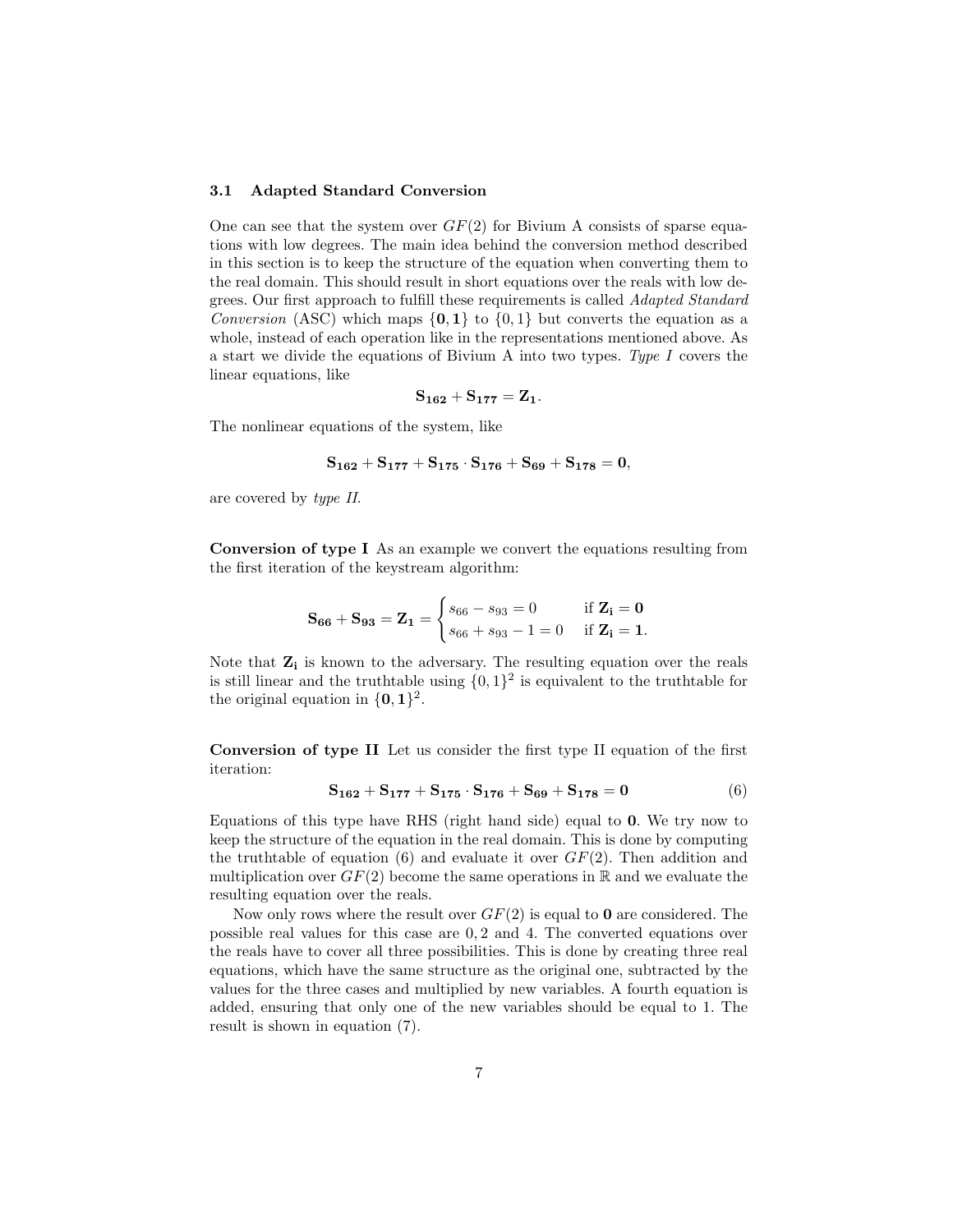| $\overline{S}_{162}$ | $\overline{S}_{177}$                            | $\overline{S}_{175}$ | $\overline{S}_{176}$ | $S_{69}$         | $\overline{S}_{178}$ | over $GF(2)$ over $\mathbb R$ |                       |
|----------------------|-------------------------------------------------|----------------------|----------------------|------------------|----------------------|-------------------------------|-----------------------|
| $\overline{0}$       | $\overline{0}$                                  | $\overline{0}$       | $\overline{0}$       | $\overline{0}$   | $\overline{0}$       | $\overline{0}$                | $\overline{0}$        |
| $\overline{0}$       | $\overline{0}$                                  | $\overline{0}$       | $\overline{0}$       | $\overline{0}$   | $\mathbf{1}$         | $\mathbf{1}$                  | $\mathbf{1}$          |
| $\overline{0}$       | $\overline{0}$                                  | $\overline{0}$       | $\overline{0}$       | $\mathbf{1}$     | $\overline{0}$       | $\overline{0}$                | $\boldsymbol{0}$      |
| $\overline{0}$       | $\overline{0}$                                  | $\overline{0}$       | $\overline{0}$       | $\mathbf{1}$     | $\mathbf{1}$         | $\mathbf 1$                   | $\,1$                 |
| $\overline{0}$       | $\overline{0}$                                  | $\overline{0}$       | $\mathbf{1}$         | $\overline{0}$   | $\overline{0}$       | $\overline{0}$                | $\overline{0}$        |
| $\overline{0}$       | $\boldsymbol{0}$                                | $\overline{0}$       | $\mathbf{1}$         | $\boldsymbol{0}$ | $\mathbf{1}$         | $\mathbf{1}$                  | $\mathbf{1}$          |
| $\overline{0}$       | $\boldsymbol{0}$                                | $\overline{0}$       | $\mathbf{1}$         | 1                | $\overline{0}$       | $\mathbf{1}$                  | $\mathbf{1}$          |
| $\overline{0}$       | $\overline{0}$                                  | $\overline{0}$       | $\mathbf{1}$         | $\mathbf{1}$     | $\mathbf{1}$         | $\overline{0}$                | $\,2$                 |
| $\overline{0}$       | $\overline{0}$                                  | $\mathbf{1}$         | $\overline{0}$       | $\overline{0}$   | $\overline{0}$       | $\mathbf{1}$                  | $\mathbf{1}$          |
| $\overline{0}$       | $\overline{0}$                                  | $\mathbf{1}$         | $\overline{0}$       | $\overline{0}$   | $\mathbf{1}$         | $\boldsymbol{0}$              | $\,2$                 |
|                      |                                                 |                      |                      |                  |                      |                               |                       |
| 1                    | 1                                               | 1                    | $\overline{0}$       | $\overline{0}$   | $\mathbf{1}$         | $\overline{0}$                | 4                     |
| 1                    | 1                                               | 1                    | $\overline{0}$       | 1                | $\overline{0}$       | $\mathbf{1}$                  | $\overline{3}$        |
| $\mathbf{1}$         | $\mathbf{1}$                                    | $\mathbf{1}$         | $\overline{0}$       | $\mathbf{1}$     | $\mathbf{1}$         | $\overline{0}$                | $\overline{4}$        |
| 1                    | 1                                               | 1                    | 1                    | $\boldsymbol{0}$ | $\overline{0}$       | $\mathbf{1}$                  | 3                     |
| $\mathbf{1}$         | $\mathbf{1}$                                    | $\mathbf{1}$         | $\mathbf{1}$         | $\overline{0}$   | $\mathbf{1}$         | $\overline{0}$                | $\overline{4}$        |
| 1                    | $\mathbf{1}$                                    | 1                    | $\mathbf{1}$         | $\mathbf{1}$     | $\overline{0}$       | $\overline{0}$                | $\overline{4}$        |
| 1<br>- - -           | 1<br>$\overline{ }$<br>$\overline{\phantom{a}}$ | 1                    | 1<br>$\sim$          | 1<br>$\sim$      | $\mathbf{1}$         | 1<br>×.<br>$\sim$             | $\bf 5$<br>$\sqrt{2}$ |

Table 1. Evaluation of type II eqs. over the reals and  $GF(2)$ .

$$
e_1 \cdot (s_{162} + s_{177} + s_{175} \cdot s_{176} + s_{69} + s_{178}) = 0
$$
  
\n
$$
e_2 \cdot (s_{162} + s_{177} + s_{175} \cdot s_{176} + s_{69} + s_{178} - 2) = 0
$$
  
\n
$$
e_3 \cdot (s_{162} + s_{177} + s_{175} \cdot s_{176} + s_{69} + s_{178} - 4) = 0
$$
  
\n
$$
e_1 + e_2 + e_3 = 1
$$
\n(7)

This is done for every type II equation of Bivium A. Using ASC we get 777 equations and variables. The degree of converted type II equations is 3.

## 3.2 Splitting

Reducing the degree of the equations can also be done in a different way. Let us reconsider equation (6):

$$
\mathbf{S_{66}} + \mathbf{S_{93}} + \mathbf{S_{171}} + \mathbf{S_{91}} \cdot \mathbf{S_{92}} + \mathbf{S_{179}} = \mathbf{0}
$$

We simplify it by splitting it up into three equations:

$$
S_{91} \cdot S_{92} = X_1
$$
  
\n
$$
S_{66} + S_{93} = X_1 + X_2
$$
  
\n
$$
S_{171} + S_{179} = X_2
$$
\n(8)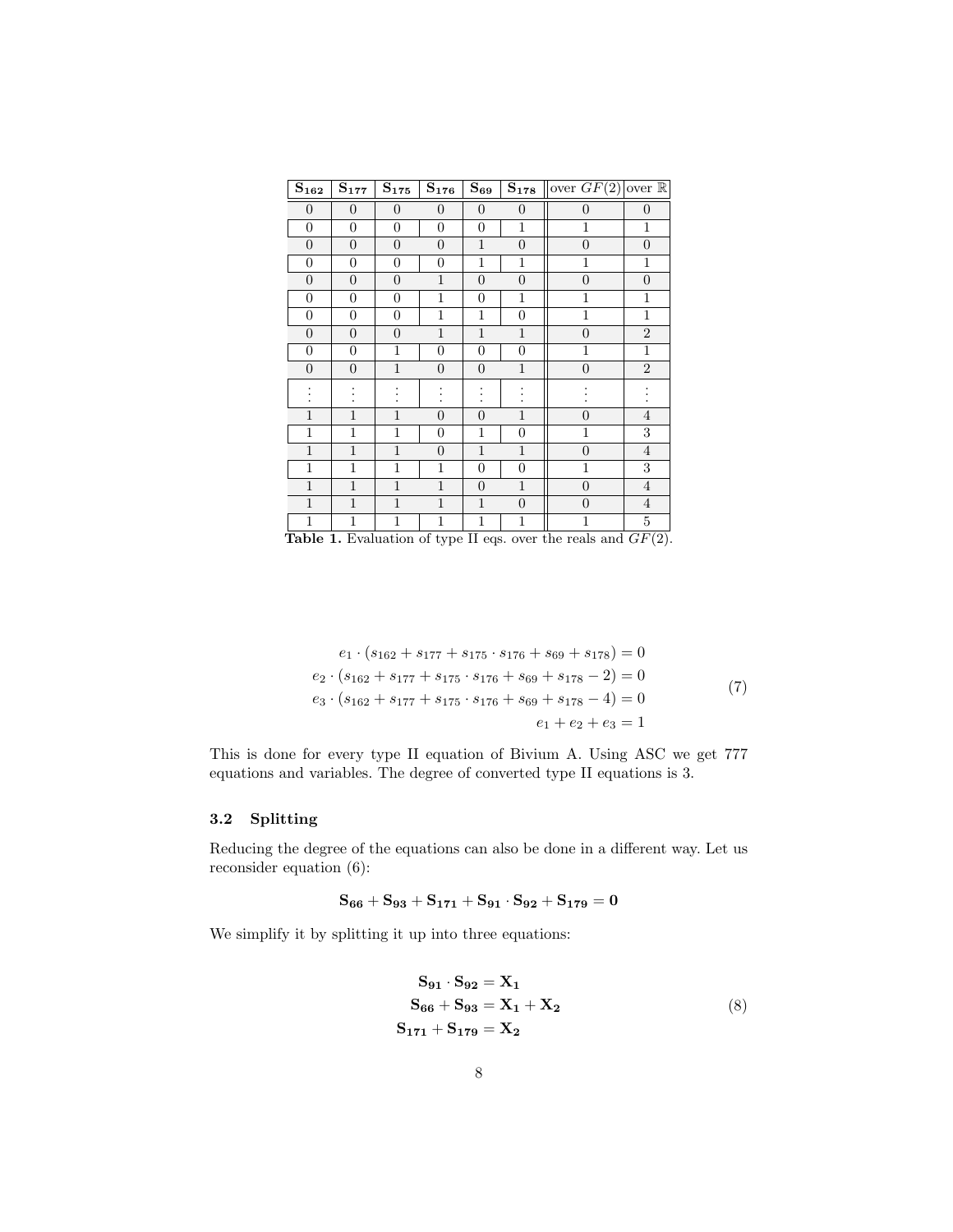Now we apply the standard conversion on each side. This results in three equations (9), where the highest degree is two.

$$
s_{91}s_{92} - x_1 = 0
$$
  
\n
$$
s_{66} + s_{93} - 2s_{66}s_{93} - x_1 - x_2 + 2x_1x_2 = 0
$$
  
\n
$$
s_{171} + s_{179} - 2s_{171}s_{179} - x_2 = 0
$$
\n(9)

For the whole system of Bivium A we get 627 equations and variables over the reals.

### 4 Numerical solvers

Numerical solvers are methods to approximate solutions for equations and systems of equations. We are interested in the special case of solving nonlinear polynomial systems of equations. For this problem iterative methods exist where an initial starting value is needed. We do not describe the used methods in detail, but we explain the reasons for the choice of the specific methods. Two general terms in numerical analysis are important to discuss different methods.

The term *locally convergent* refers to the situation that sufficiently good initial guesses (starting values) of the solution are assumed for convergence to the solution. Finding such a starting point is not trivial, especially if the dimension of the problem is high. In our case we can restrict the possible points to the hypercube  $[0, 1]^n$  (or  $[-1, 1]^n$  for the Fourier representation), where n is the dimension (number of variables). All possible restrictions to the initial guess for our problem are not sufficient for local convergence as mentioned in Section 4.4.

Globally convergent means that a rather general initial guess can be used for convergence. Efficient iterative methods should be able to cope with bad initial guesses. They represent a large and difficult topic in numerical analysis. Since we cannot provide an initial guess which is good enough for our problem, we focus on globally convergent methods.

In general there are two possibilities a numerical method can handle a problem. Either it is directly applied on a system of equations or the system is transformed to an optimization problem.

### 4.1 System of equations over the reals

A system of equations is defined as follows:

$$
F = \begin{bmatrix} f_1(x) \\ f_2(x) \\ \vdots \\ f_n(x) \end{bmatrix} = 0, \text{ where } x = \begin{pmatrix} x_1 \\ x_2 \\ \vdots \\ x_n \end{pmatrix} \text{ and } f_i: \mathbb{R}^n \to \mathbb{R}.
$$
 (10)

The classical method to solve such a system is the well known Newton-Raphson method [8], which needs several properties of the system to be able to converge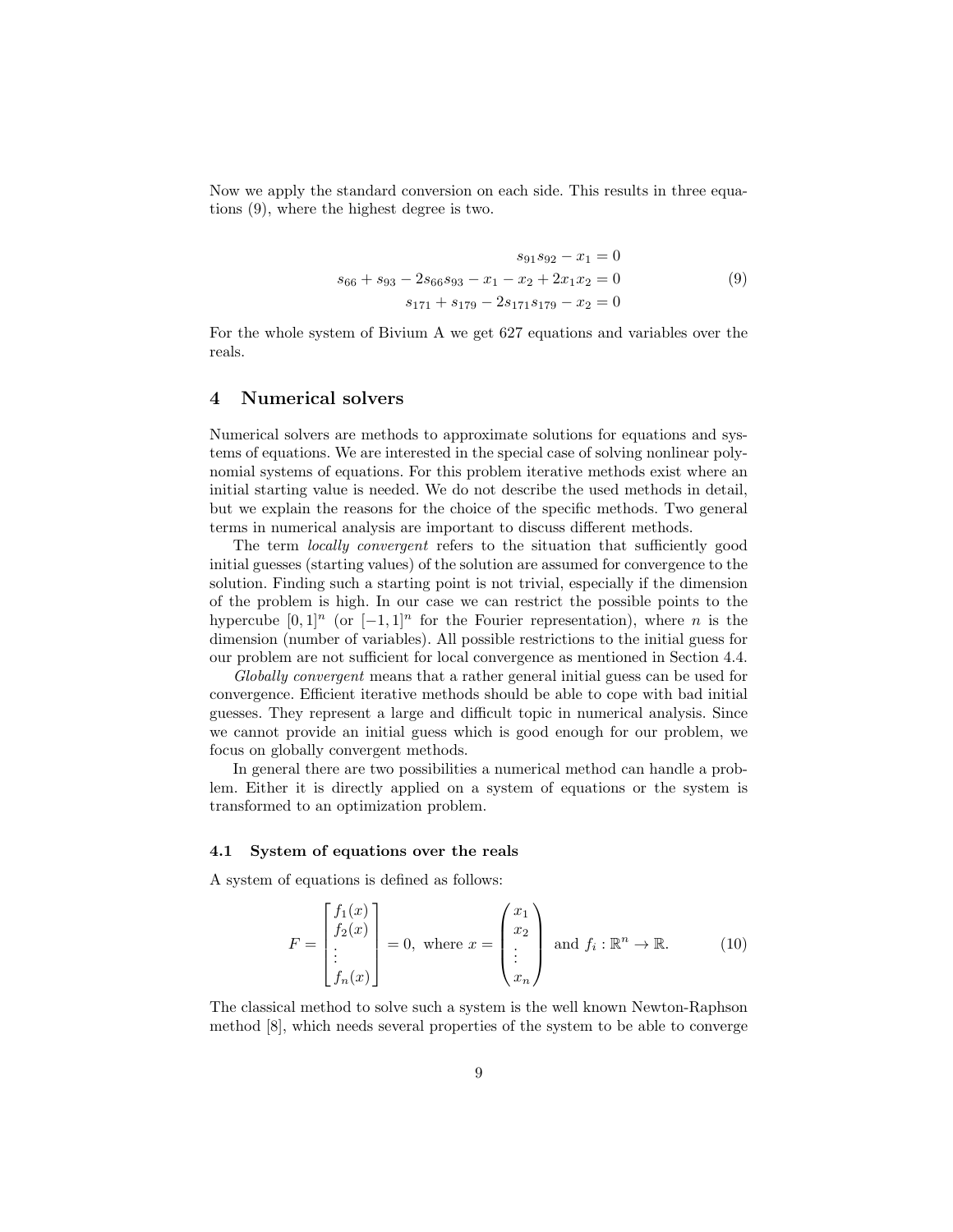to the solution. The method without extensions is locally convergent. Other Newton based methods include techniques for global convergence with specific prerequisites (cf. [8]).

Since first order information is used, the term Jacobian matrix of a system is important. It is defined as

$$
F'(x) = \begin{pmatrix} \frac{\partial f_1}{\partial x_1} & \frac{\partial f_1}{\partial x_2} & \cdots & \frac{\partial f_1}{\partial x_n} \\ \vdots & \vdots & \ddots & \vdots \\ \frac{\partial f_n}{\partial x_1} & \frac{\partial f_n}{\partial x_2} & \cdots & \frac{\partial f_n}{\partial x_n} \end{pmatrix}.
$$

#### 4.2 Optimization model

A system of equations can be modeled as a least square problem with upper and lower bounds. If we denote the equations for Bivium A as a vector function  $F: \mathbb{R}^n \to \mathbb{R}^n$  then the optimization model is given by

$$
\min \frac{1}{2} ||F(s)||_2^2
$$
  

$$
l_i \le s_i \le u_i \ (i = 1, \cdots, n)
$$
 (11)

where  $s, l, u \in \mathbb{R}^n$ . *l* and *u* are the lower and upper bounds of *s*. In the case of the standard representation  $l = (0, \dots, 0)^t$  and  $u = (1, \dots, 1)^t$ . Such a structure is called box-bounded optimization problem. Using this model for our approach has some advantages. Beside the fact that we can define upper and lower bounds for our problem we can add more information through additional constraints. Most modern and efficient algorithms for solving a system of equations transform the system in a least square problem.

When dealing with minimization problems, two terms are important: *local* optimum and global optimum. The global optimum in this case is 0, since in the solution all equations are equal to zero and so is their norm. A local optimum is any other static point. Global and local convergence in optimization problems have a slightly different meaning. Globally convergent optimization methods do not guarantee to find the global optimum, but it is ensured that for a general initial guess the algorithm converges at least to a local optimum.

### 4.3 General difficulties

Many different problems can occur when solving a system of equations numerically. Often the structure of the Jacobian matrix, which is used during the iterative computations, is important. Basic properties like regularity in the search area of these matrices are important. Singularities in the solution points or in an area near the solutions make the problem harder. Special algorithms use different strategies to overcome such problems.

Another essential point is determining a good *initial quess*, which depends on the amount and quality of available information. Only globally convergent methods are capable of using an arbitrary starting point (under restrictions). But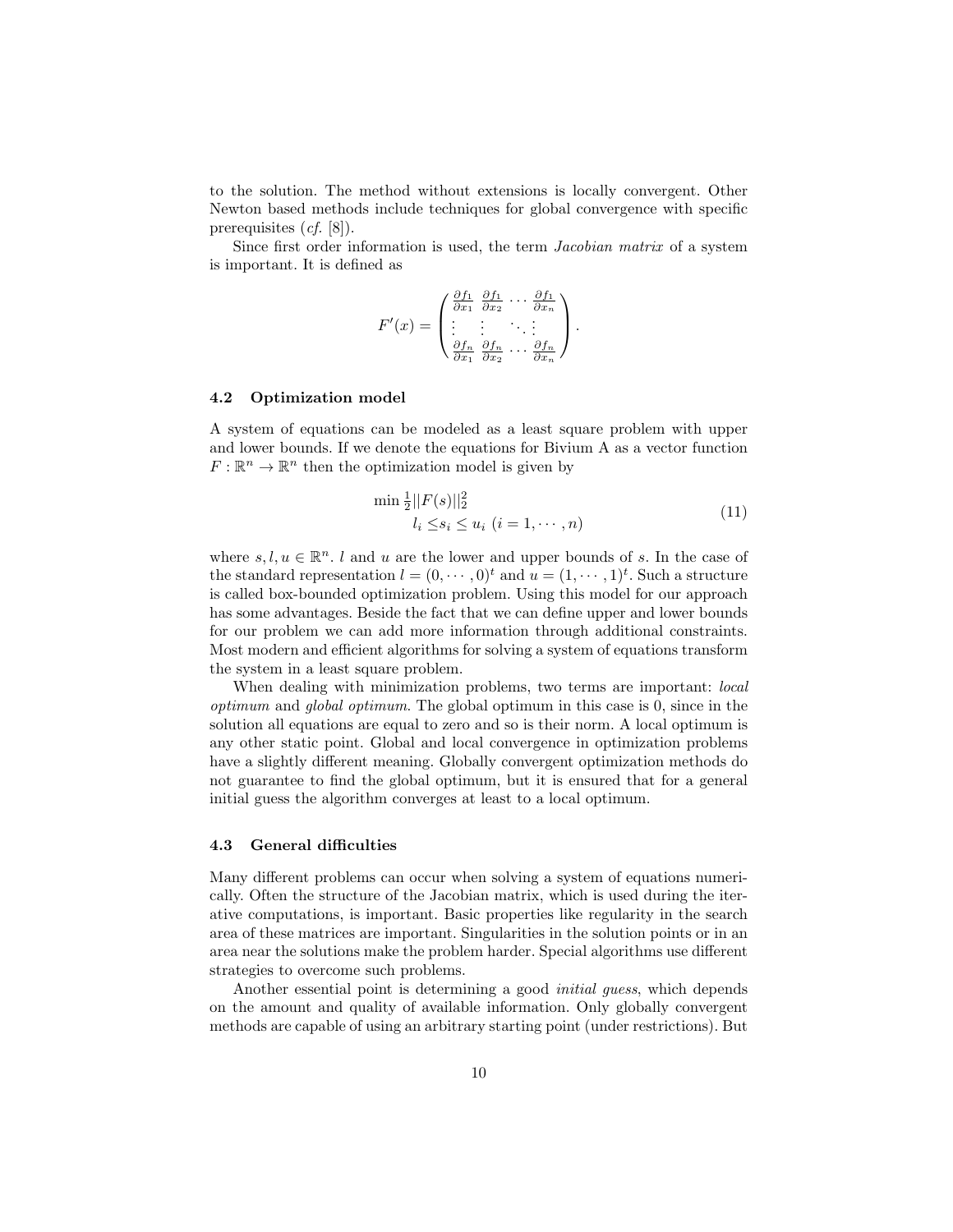all iterative solvers have in common that the starting point has a high influence on the convergence. In our case we know in which region of the real domain the solution exists, which is  $[0, 1]^n$  (or  $[-1, 1]^n$  for Fourier representation), so we can restrict the search area to this subdomain. By guessing bits, which is a common approach in cryptanalysis, we can shrink the search area even more. Guessing bits means that an exhaustive search on a specific number of bits is done. First the correct values are guessed. Then the attack is applied. If the attack succeeds, the guess was correct, otherwise the attack with a new guess is applied again.

With the increase of dimension both restrictions to the search area lose in value. The difficulty of the start value determination with increasing dimension is often called "curse of dimensionality". If the available information is not good enough to provide good starting points the best one can do is to choose randomly values normally distributed in the search domain.

As a third point the *existence* and *uniqueness* of a solution is important. From the mentioned conversion methods it follows that if the system over  $GF(2)$ has a solution, the converted system has at least one solution. Uniqueness of a solution for the real system cannot be guaranteed. In fact real-valued solutions may exist. Currently, we did not find any correlation between these solutions and the system over  $GF(2)$ . Finally, it is worth mentioning that each equation is continuously differentiable since the conversion result is always a polynomial.

#### 4.4 Chosen methods

To be able to choose an appropriate solver we have to reconsider the known facts about our system. Our first experiments with locally convergent methods showed that we cannot provide a good starting point for these methods. This is why we focused on globally convergent methods. In the solution the Jacobian matrix associated to the system of Bivium A is regular, but in the hypercube a lot of singularities exists, which makes the system more unstable. Additionally, the Jacobian matrix is ill-conditioned. The high degree of the equations (in the case of Fourier and standard representation) and the dimension of the systems increase the difficulty of the problem.

Currently, a huge pool of different algorithms and strategies are available. There are general methods and specialized methods for specific problems. Since this is our first approach on applying numerical methods on Boolean systems, we decided to choose algorithms which are well known and used in commercial software packages. We tested different solvers and decided to focus on the Interior Reflective Newton Method and the DIRECT algorithm.

Interior Reflective Newton Method This method was invented by Coleman and Li in 1993 [7]. It is well studied and efficient implementations in mathematical software like Matlab<sup>TM</sup> are available. Another advantage of this method is the detailed convergence analysis [18], which is very valuable for a better understanding of the algorithm.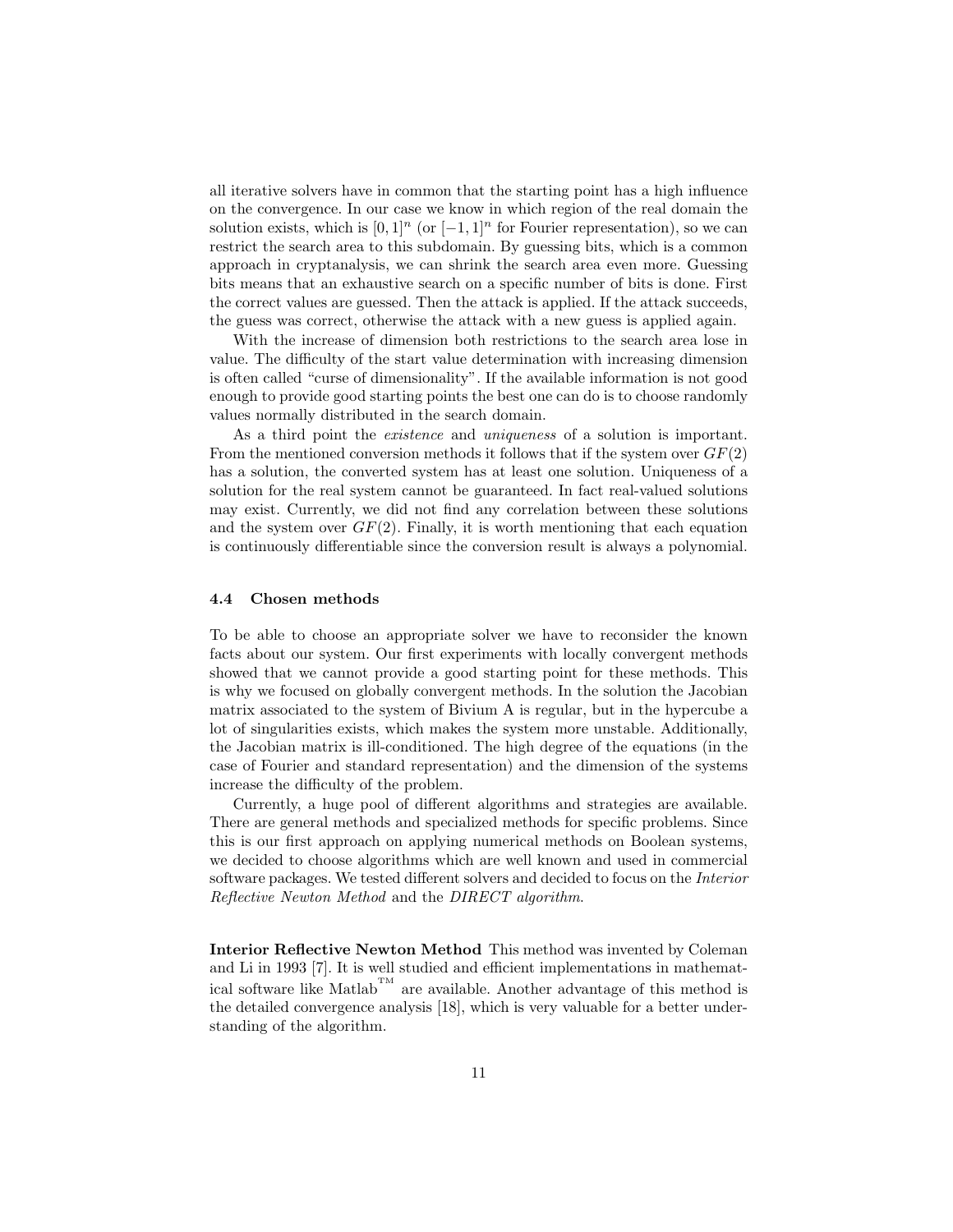In the Interior Reflective Newton Method all iterates stay between the bounds. Since we know the exact bounds, this property is very useful. On the one hand it makes the analysis of the system easier, since we only have to consider the hypercube, and on the other hand it is ensured that bad properties outside of the cube do not influence the algorithm's convergence. The method has good global convergence properties but may get stuck at local minima.

DIRECT algorithm Apart from global convergence we also need global optimization techniques to find a solution for the system. Therefore, we used the DIRECT (DIviding RECTangles) algorithm by Jones *et al.* [12]. It is a deterministic sampling method designed for finding the global minima for bound constrained optimization problems and does not need a starting point.

## 5 Experiments for Bivium A

For Bivium A we constructed four different systems over the reals (one for each conversion method) and investigated two numerical methods. We ran experiments with different starting point strategies for the Interior Reflective Newton Method and different guessing bits approaches for both.

#### 5.1 Starting points

As mentioned in Section 4, the starting point for iterative methods has a high influence on the behavior. We used different strategies for a good initial guess.

- $-$  Random in  $\{0,1\}^n$ ,  $\{-1,1\}^n$
- Random in  $[0,1]^n$ ,  $[-1,1]^n$
- Part of the solution used in the starting point

Because of the large dimension and the results of locally convergent methods, we started with random points. We have two types of randomness. First points in  $\{0,1\}^n$  (or  $\{-1,1\}^n$  for Fourier representation) are chosen. Secondly, we set the starting point to a random point in  $[0, 1]$ <sup>n</sup> (or  $[-1, 1]$ <sup>n</sup>). Additionally, we used part of the precomputed solution in the initial guess, to see how "close" the guess has to be for convergence to the solution.

#### 5.2 Guessing bits

Guess and determine attacks are commonly used in cryptanalysis. We can do the same in our approach with a slightly different purpose. By guessing a few bits, which for our experiments means that we replace some variables with their correct values, we simplify the system before the conversion. By this reduction of the dimension, we also simplify the problem in the real domain. To get a good reduction with as few as possible guessed values, we have to choose the bits wisely. To achieve this goal we compute for each variable its distribution in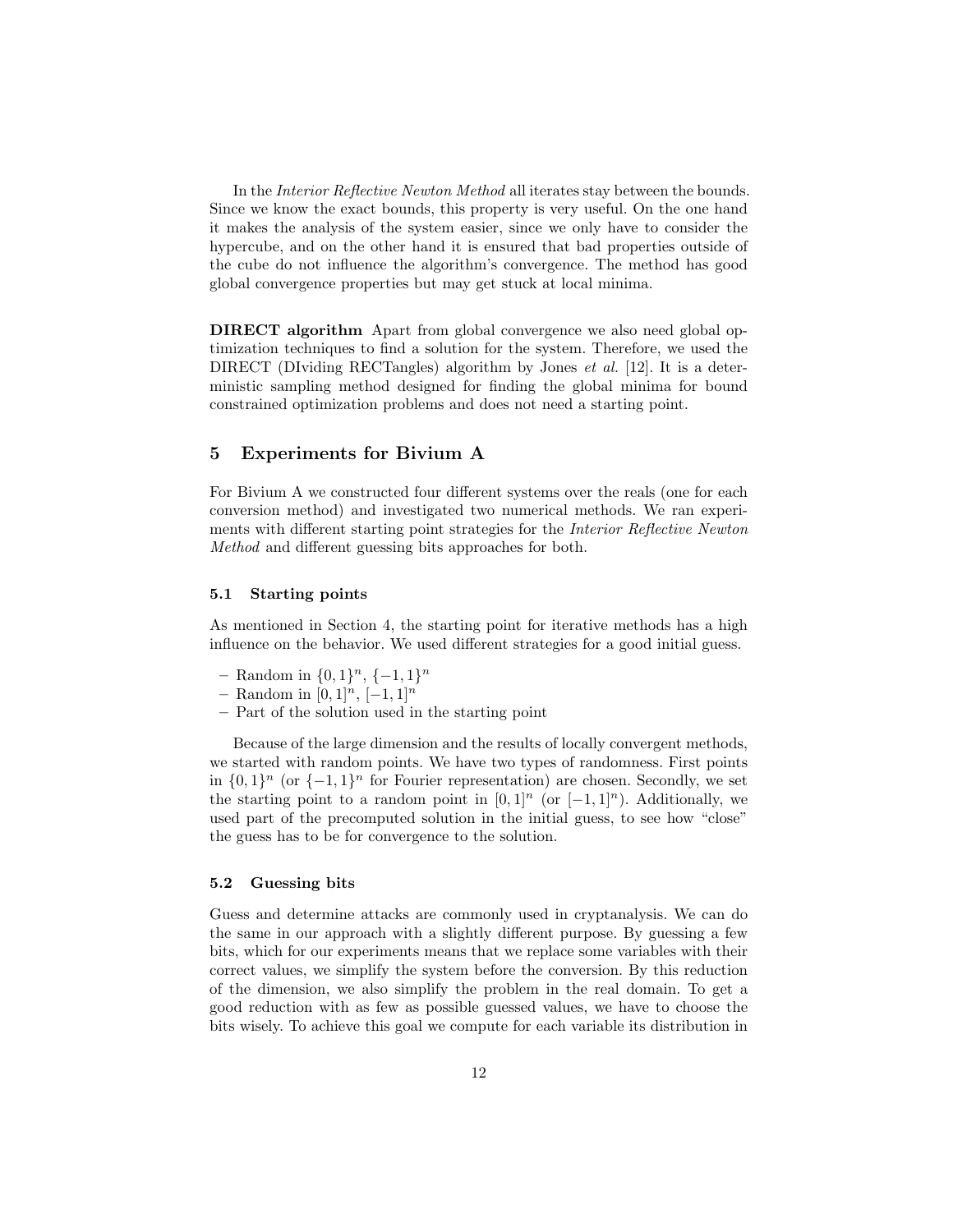the system, i. e. in how many equations a specific variable occurs. We see for example that variables from  $S_{94}$  up to  $S_{162}$  occur in 7 equations. If we guess such a variable we can simplify 7 equations in one step.

The second usage of guessing bits is to determine a good starting point as mentioned above. In that case the system is not simplified but better starting information for a numerical method is provided. Since during the system creation new variables are introduced, more variables can be guessed than the number of the internal state bits.

#### 5.3 Results

We ran about 1000 experiments for each starting point strategy. Table 2 lists the results for different conversion methods and starting point strategies for the Interior Reflective Newton Method.

|            | conversion starting point | convergence    | objective function value |
|------------|---------------------------|----------------|--------------------------|
| Fourier    | random                    | local optimum  | $\approx 95.9189$        |
|            | c(75%)                    | solution found |                          |
| Standard   | random                    | local optimum  | $\approx 21.7087$        |
|            | c(75%)                    | solution found |                          |
| $\rm{ASC}$ | random                    | local optimum  | $\approx 0.3366$         |
|            | c(75%)                    | solution found |                          |
| Splitting  | random                    | local optimum  | $\approx 9.2417$         |
|            | c(75%)                    | solution found |                          |

Table 2. Results for Bivium A using the Interior Reflective Newton Method and four different conversion methods. Starting points are random in  $[0,1]$ <sup>n</sup> (or  $[-1,1]$ <sup>n</sup>).  $c(x\%)$ are starting points where  $x\%$  of the variables are guessed. The last column includes the average objective function value in the converged points.

For random starting points the Interior Reflective Newton Method achieved global convergence to local optima, which are not solutions of the system. All local optima are in the near of a corner of the hypercube where a large part of the values are either 0 or 1 (or  $-1$ , 1 for the Fourier representation). If we use part of the precomputed solution in the starting strategy we need at least 75% of all variables in the system to achieve convergence to the solution. Even if we assign the correct values for all variables representing the internal state bits, the algorithm finds only local optima. That means the objective function (11) has a lot of stationary points beside the one we are looking for.

The DIRECT algorithm does not need an initial guess since it is an deterministic algorithm. In our experiments the algorithm did not converge to any point, so we stopped the algorithm after three days. Other methods with global optimization techniques may be more successful.

In Table 2 we also present the values of the objective function. We see that we get closer to 0 for the systems with low degrees, even if they have more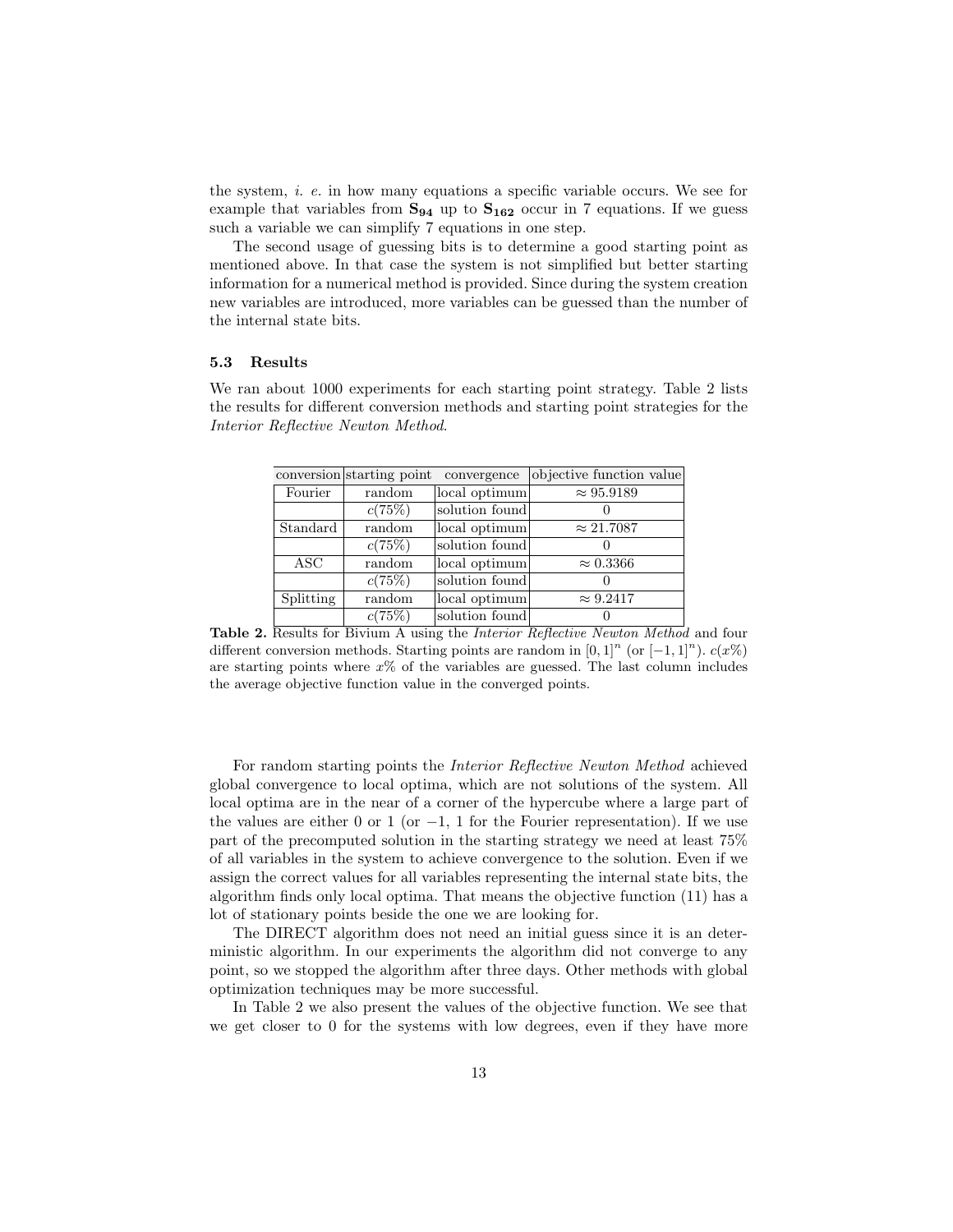equations and variables. For ASC the numerical method can reach a much lower objective function value, but does not find a solution. Other numerical methods may deliver better results.

For the simplified systems, where we replaced the guessed variables with their correct values before the conversion, we get similar results.

# 6 Conclusions and further work

Basically, every cryptographic algorithm can be described as a system of equations. In this paper we present an approach to use numerical methods to solve such systems. We demonstrate it on a reduced variant of the stream cipher Trivium, called Bivium A. The first step in our approach is to create an equivalent system over the reals, which can be done in several ways. Either by using one of the common known representations of Boolean equations over the reals or by exploiting the structure of the system. Since the degree of each equation in the system over the reals is a property which has high influence on how difficult it is to solve the system, we describe two conversion methods which keep the degree low. Beside the conversion methods in this paper, other techniques are possible. It is important to notice that it is unusual and of great benefit from a numerical point of view that one has such a high influence on the structure of the system over the reals.

For the numerical part of our approach we chose two more general algorithms, after we excluded classical methods like Newton-Raphson. Two terms were important here: global convergence and global optimum. Both in combination represent a difficult problem in numerical and optimization research, respectively. Currently, we are not able to solve the system of Bivium A with the chosen methods, without providing much information, but we are still at the beginning of our research and there is a lot of available knowledge in the field of numerical analysis and optimization research. A lot of different strategies on the algorithm level and on the problem modeling level exist. It is possible to create a mixed integer nonlinear and even linear problem out of the system over  $GF(2)$  or using different objective functions and add equations as constraints. At the moment we also did not modify a solver algorithm to exploit the specific structure of our system, which is often done in applied mathematics to solve specific problems numerically. This paper should mark a first step and offers several future research directions.

## Acknowledgments

The work in this paper has been supported by the Austrian Science Fund (FWF), project P19863.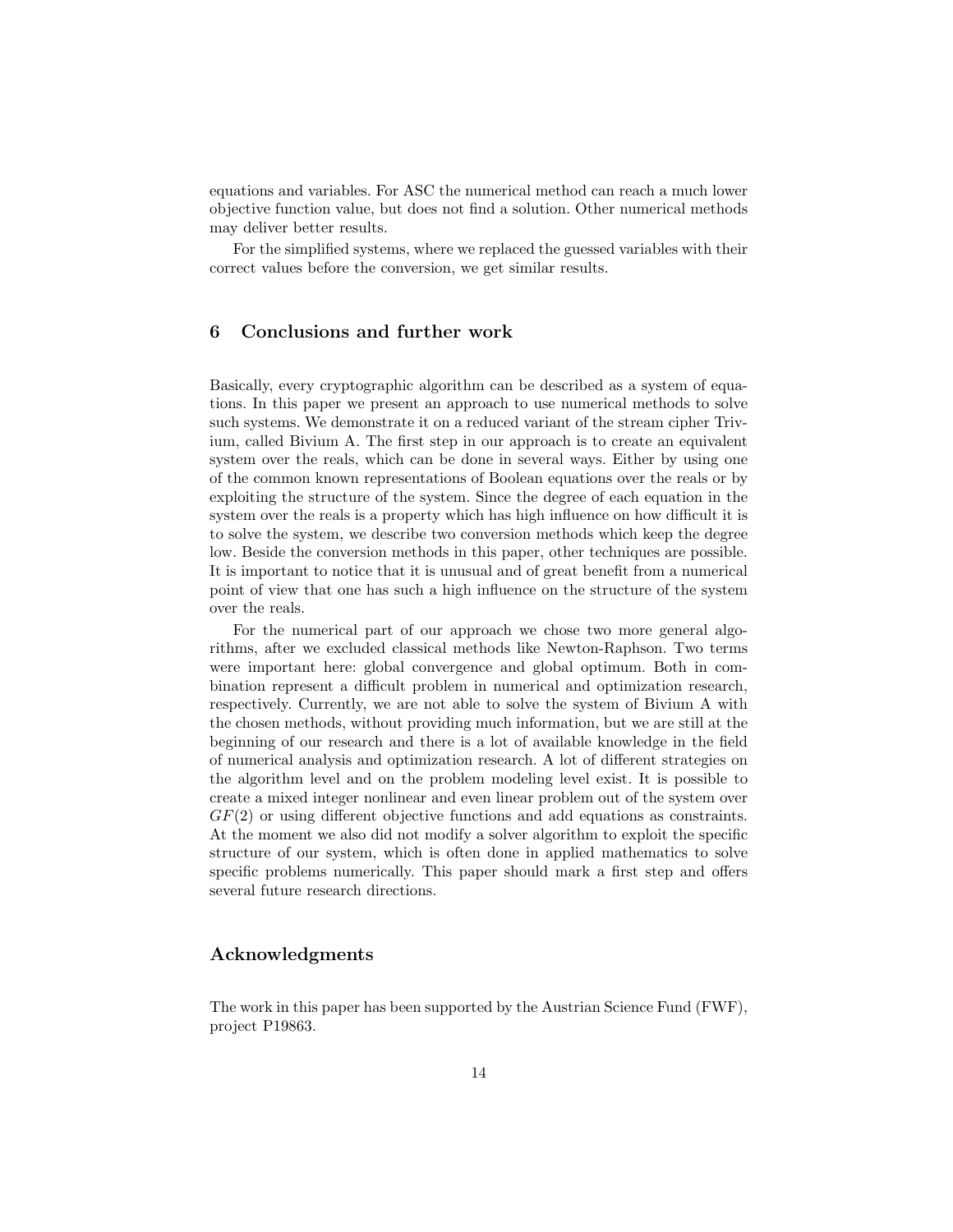## References

- 1. 0002, S.F., Khazaei, S., Meier, W.: Chosen iv statistical analysis for key recovery attacks on stream ciphers. In: Vaudenay, S. (ed.) AFRICACRYPT. Lecture Notes in Computer Science, vol. 5023, pp. 236–245. Springer (2008)
- 2. Beigel, R.: The Polynomial Method in Circuit Complexity. In: Structure in Complexity Theory Conference. pp. 82–95 (1993), citeseer.ist.psu.edu/ beigel95polynomial.html
- 3. Biham, E., Shamir, A.: Differential cryptanalysis of the full 16-round des. In: Brickell, E.F. (ed.) CRYPTO. Lecture Notes in Computer Science, vol. 740, pp. 487–496. Springer (1992), http://link.springer.de/link/service/series/ 0558/bibs/0740/07400487.htm
- 4. Buchmann, J., Pyshkin, A., Weinmann, R.P.: Block Ciphers Sensitive to Gröbner Basis Attacks. In: Pointcheval, D. (ed.) CT-RSA. Lecture Notes in Computer Science, vol. 3860, pp. 313–331. Springer (2006), http://dx.doi.org/10.1007/ 11605805\_20
- 5. Cameron McDonald, Chris Charnes and Josef Pieprzyk: An algebraic analysis of Trivium ciphers based on the boolean satisfiability problem. In: International Conference on Boolean Functions: Cryptography and Applications, BFCA (2008)
- 6. Cannière, C.D.: Trivium: A stream cipher construction inspired by block cipher design principles. In: Katsikas, S.K., Lopez, J., Backes, M., Gritzalis, S., Preneel, B. (eds.) ISC. Lecture Notes in Computer Science, vol. 4176, pp. 171–186. Springer (2006)
- 7. Coleman, T.F., Li, Y.: An interior trust region approach for nonlinear minimization subject to bounds. Tech. rep., Department of Computer Science, Cornell University (1993)
- 8. Deuflhard, P.: Newton methods for nonlinear problems, Springer Series in Computational Mathematics, vol. 35. Springer-Verlag, Berlin (2004), affine invariance and adaptive algorithms
- 9. Dinur, I., Shamir, A.: Cube attacks on tweakable black box polynomials. In: Joux, A. (ed.) EUROCRYPT. Lecture Notes in Computer Science, vol. 5479, pp. 278– 299. Springer (2009)
- 10. ECRYPT: The estream project. http://www.ecrypt.eu.org/stream/
- 11. Eibach, T., Pilz, E., Völkel, G.: Attacking bivium using sat solvers. In: Büning, H.K., Zhao, X. (eds.) SAT. Lecture Notes in Computer Science, vol. 4996, pp. 63–76. Springer (2008), http://dx.doi.org/10.1007/978-3-540-79719-7\_7
- 12. Jones, D.R., Perttunen, C.D., Stuckman, B.E.: Lipschitzian optimization without the Lipschitz constant. J. Optim. Theory Appl. 79(1), 157–181 (1993)
- 13. Khazaei, S., Hassanzadeh, M.: Linear Sequential Circuit Approximation of the TRIVIUM Stream Cipher. eSTREAM submitted papers (2005)
- 14. Matsui, M., Yamagishi, A.: A new method for known plaintext attack of feal cipher. In: EUROCRYPT. pp. 81–91 (1992), http://link.springer.de/link/service/ series/0558/bibs/0658/06580081.htm
- 15. Maximov, A., Biryukov, A.: Two Trivial Attacks on Trivium. In: Adams, C.M., Miri, A., Wiener, M.J. (eds.) Selected Areas in Cryptography. LNCS, vol. 4876, pp. 36–55. Springer (2007), http://dx.doi.org/10.1007/978-3-540-77360-3\_3
- 16. Raddum, H.: Cryptanalytic results on trivium. eSTREAM submitted papers  $(2007)$ , http://www.ecrypt.eu.org/stream/papersdir/2006/039.ps
- 17. Robshaw, M.: New Stream Cipher Designs: The eSTREAM Finalists. Springer-Verlag, Berlin, Heidelberg (2008)